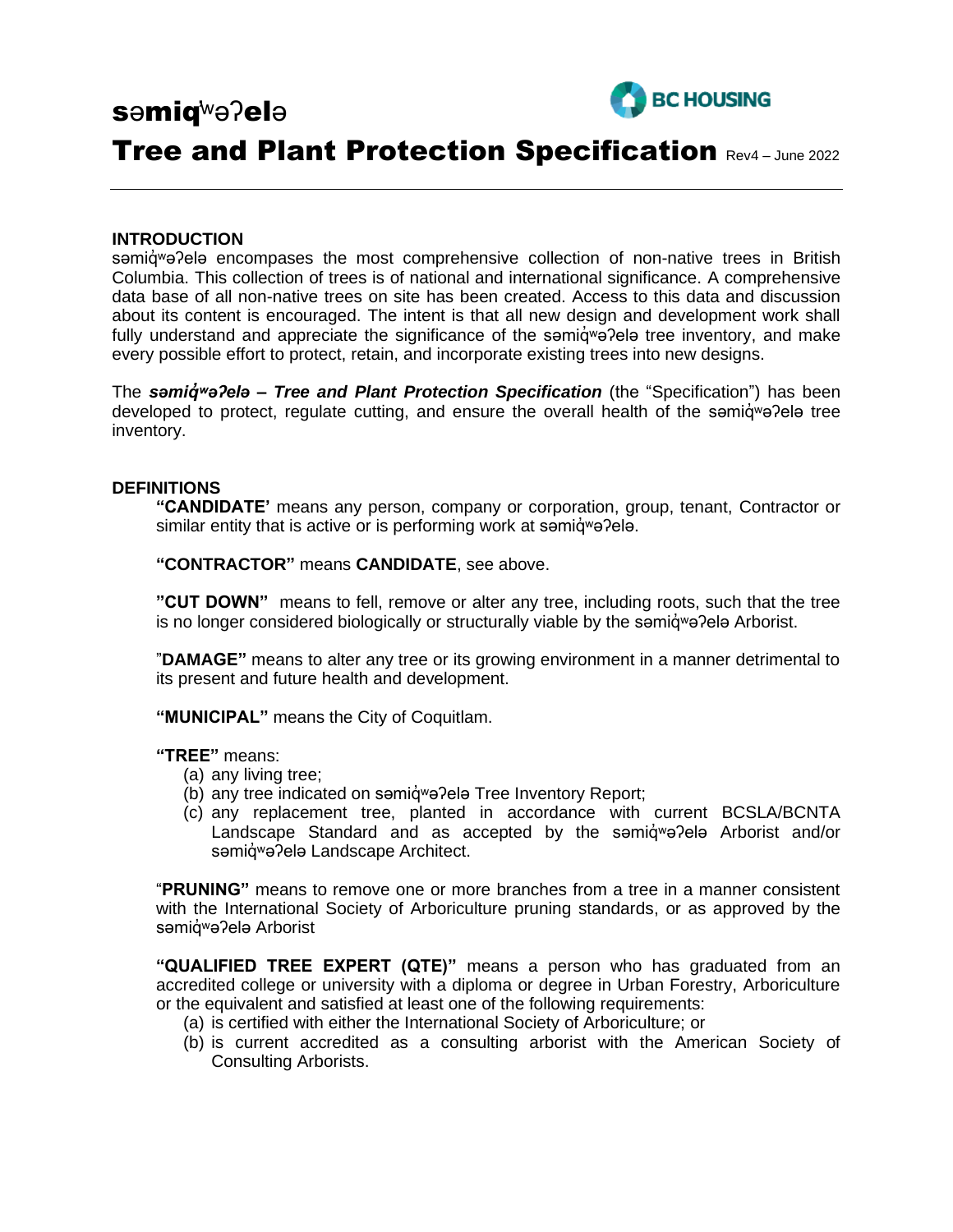**"REPLACEMENT TREE"** means a tree required to be planted to replace a tree cut, removed or damaged as advised by the səmiqwə?elə Arborist or səmiqwə?elə Landscape Architect, and where applicable, referencing any relevant Kwikwetlem First Nation Design Guidelines.

**"semid<sup>w</sup>e?ele ARBORIST"** means a consultant representing BC Housing, certified with the International Society of Arboriculture; or accredited as a registered consulting arborist with the American Society of Consulting Arborists; or is a Registered Professional Forester as recognized by the Association of BC Forest Professionals.

**"səmiq̓ ʷəʔelə LANDSCAPE ARCHITECT"** means a consultant representing BC Housing, registered with the British Columbia Society of Landscape Architects or the Canadian Society of Landscape Architects Association.

**"səmiq̓ ʷəʔelə TREE INVENTORY REPORT"** means the tree inventory report prepared by Dunster & Associates for samid<sup>w</sup>a?ela and accompanying BCLS survey plan.

**"TREE PROTECTION FENCE"** means a physical fence as per details, placed around a tree or cluster of trees to indicate retention or protection. See Schedule 1 for detail of acceptable fencing and signage.

**"TREE PROTECTION ZONE"** (TPZ) means a zone established by the installation of a Tree Protection Fence that is equal to one and a half times the radial drip line distance of each tree to be protected.

**"SUBJECT AREA"** means the general area of activity such as lease area, construction area, film production area or similar.

#### **OVERVIEW**

The following is provided as an overview to this Specification. Detailed information is provided in the Specification section of this document.

The samigwa?ela Arborist and samigwa?ela Landscape Architect shall oversee the compliance of this Specification. Tree impacting works led by BC Housing on samid<sup>w</sup>a?ela shall be overseen by the səmid<sup>w</sup>ə?elə Arborist and səmid<sup>w</sup>ə?elə Landscape Architect. In the case of BC Housing led works the samid<sup>w</sup>a?ela Arborist will act as BC Housing's sole Qualified Tree Expert (QTE), the engagement of an additional and/or secondary QTE is not required for BC Housing led tree impacting works.

Candidates proposing impactful activity such as cutting down, pruning, replacement, or similar activity to any tree or the tree inventory, shall retain a **Qualified Tree Expert (QTE)** to consult with the samid<sup>w</sup>a?ela Arborist and samid<sup>w</sup>a?ela Landscape Architect during the planning or design development stage of their project and/or prior to commencement of the activity.

Planned tree retention shall consider the present and predicted health of the trees on site, as well as the disturbances that new development or activity will create for these trees. Landscape design work that includes the planting of new trees shall ensure that all new trees to be planted shall consider the following aspects:

• New trees must be of the highest quality available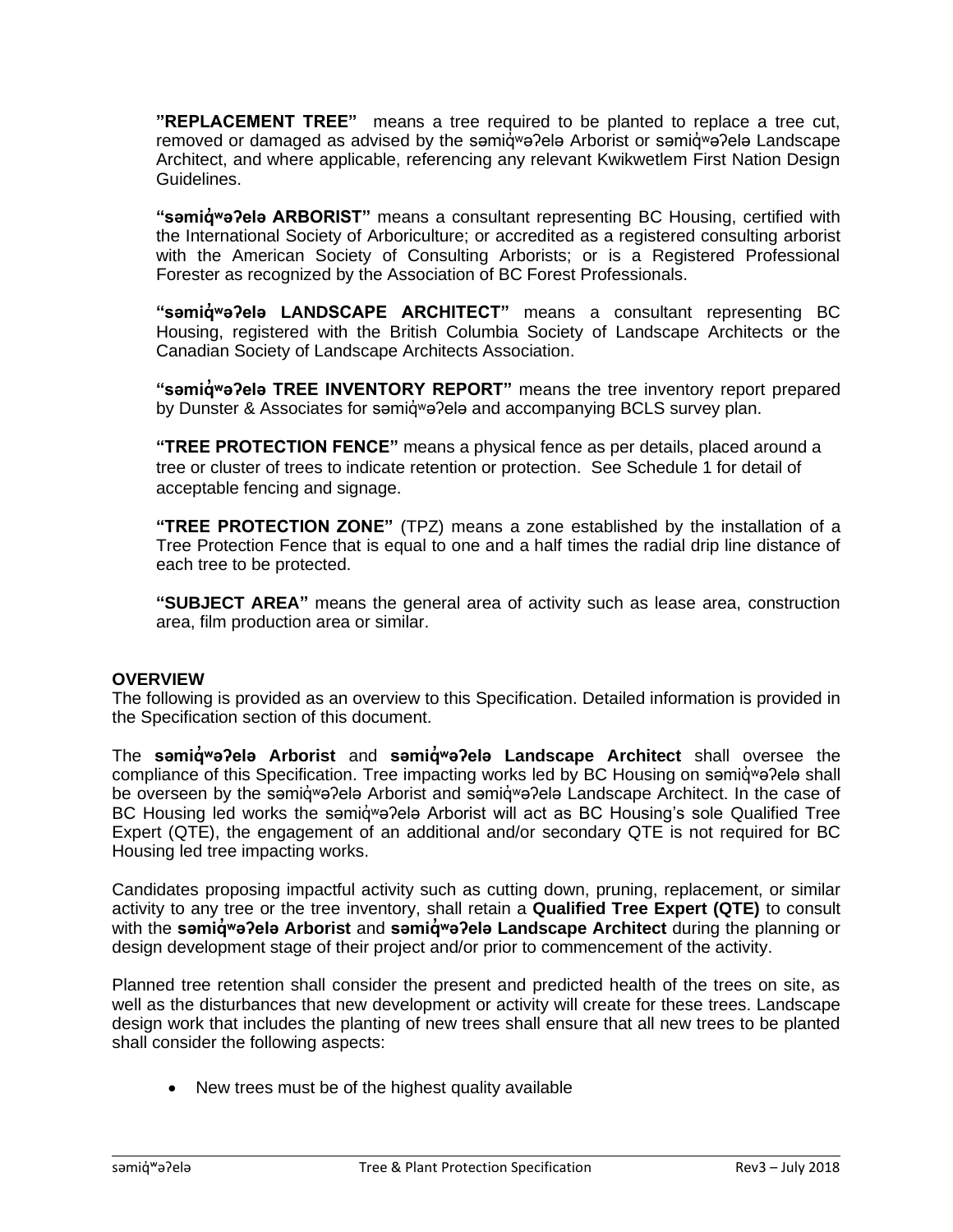- New trees shall be planted in carefully selected locations using high quality growing medium, planting techniques, and allow for long-term establishment and maintenance.
- New trees shall be consistent with the species already included in the semid  $w$  and  $w$ tree inventory. A candidate or Contractor is expected to consult with the semigwe?ele Arborist and samig wa?ela Landscape Architect via a retained QTE to confirm incoming species specifications.
- New trees should have the potential to develop into a large mature size.
- New trees will complement and enhance the rest of the semig we?ele tree collection.

Candidates shall retain their own QTE who shall:

- Access the semig<sup>w</sup> a Pela Tree Inventory Report prepared by Dunster & Associates for səmiq<sup>w</sup>ə?elə;
- Document tree conditions on site before and after each phase of the work (i.e.: before demolition and prior to new construction commencement). This shall include documenting all trees still on site by their ID tag # (as per the semig we?ele Tree Inventory Report), species, trunk diameter (cm), condition, and radial drip line distance (m);
- Liaise with the səmiq wə ?elə Arborist and səmiq wə ?elə Landscape Architect on all tree and planting proposals;
- Ensure that the recommendations provided from consultation with the semig<sup>w</sup>e?ele Arborist and səmiq<sup>w</sup>ə?elə Landscape Architects are incorporated into respective project landscape and building designs;
- Provide a scaled copy of design / development plans, including tree retention, fencing and construction protection details, suggested landscaping, and notes about how these fit with the overall character of samiqwa?ela, to BC Housing for review by the səmiq<sup>w</sup>ə?elə Arborist and the səmiqwə?elə Landscape Architect. The səmigwə?elə Arborist and səmigwə?elə landscape architect will review these details to ensure that they meet this Specification, and will provide detailed comments, feedback and suggested changes as needed.

These details will be resolved prior to the design / development plans being submitted to the City of Coquitlam.

# **SPECIFICATION**

# **1.00 GENERAL**

# 1.01 GENERAL REQUIREMENTS

- .1 Refers to all work associated with demolition, excavation, or construction.
- .2 All contract documents to form an integral part of this section.

# 1.02 DESCRIPTION

.1 Using the existing səmid<sup>w</sup>ə?elə tree survey data, check and validate all trees and plant material associated with the project.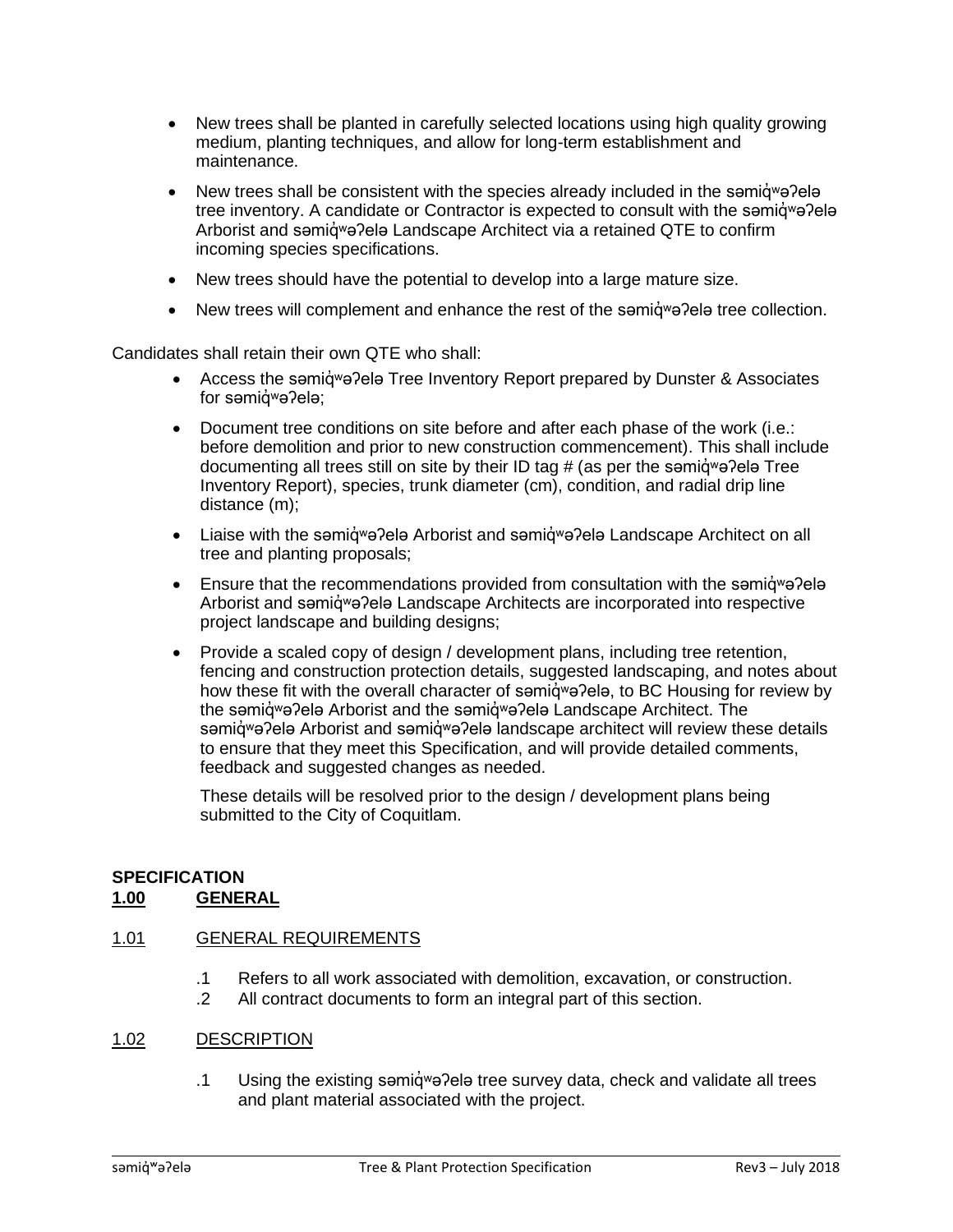- .2 Furnish all labour, materials, equipment, and services necessary to erect/ maintain tree protection fencing delineating the tree protection zone noted on the contract drawings. Coordinate work within the tree protection zone specified by the samid<sup>w</sup>a?ela Arborist.
- .3 The work shall include but is not limited to the following areas:
	- a) Survey of trees and plant material, if required
	- b) Arborist Report of Trees on in the subject area
	- c) Tree Removal Permit
	- d) Hand excavation around roots
	- e) Hand root pruning, general pruning of crown as directed by the səmiq<sup>w</sup>ə?elə Arborist
	- f) Grading operations including cutting and filling within the tree protection area.
	- g) Removal and disposal of excess material off site

#### 1.02 RELATED WORK

.1 Clearing and Grubbing

#### 1.03 SURVEY and ARBORIST REPORT

With an application for issuance of a Municipal demolition permit, development permit or building permit, the Contractor or the applicant on behalf of the Contractor, shall submit a report, prepared by an experienced QTE. The Contractor shall refer to and make use of the səmiqwə?elə Tree Inventory Report that identifies:

> .1 Each tree, by tag number, located on the site area and adjacent to the site as specified by the səmid<sup>w</sup>ə?elə Arborist. If additional trees, regardless of trunk size, are identified on site that are not in the səmiqwə?elə Tree Inventory Report, the Contractor's QTE shall consult with the samid<sup>w</sup>a?ela Arborist to determine which other trees are to be considered for the survey plan.

The result of that determination shall be a written agreement as to which trees shall or shall not be included. The Contractor's QTE shall provide plans and a report detailing:

- .2 The surveyed location of all trees under consideration by:
	- a) tag number
	- b) species
	- c) trunk diameter in centimetres at 1.4 m above grade
	- d) radial drip line distance accurately plotted on all plans
	- e) present condition
	- f) existing elevation at the base of each tree.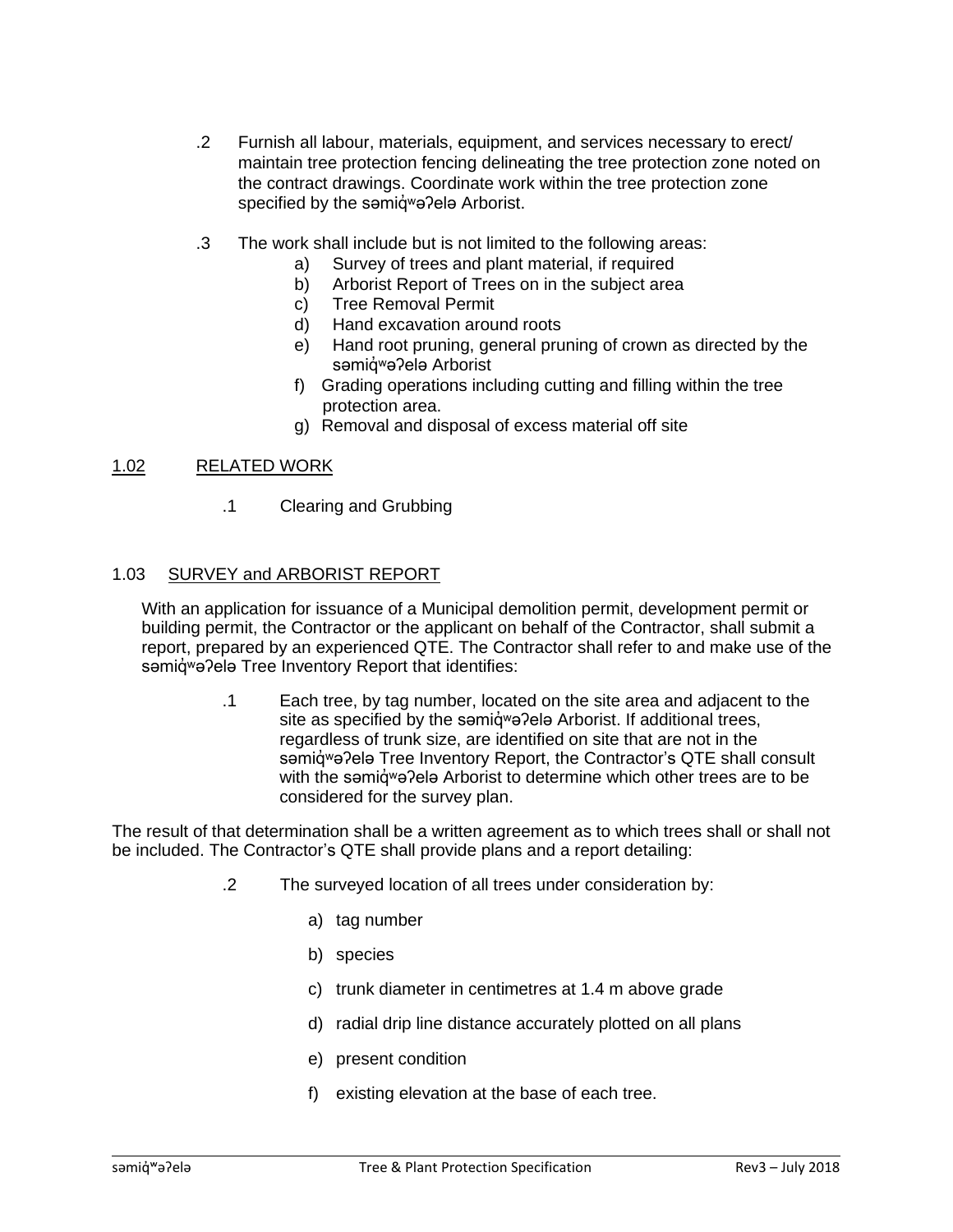- g) location of any tree protection fencing required
- .3 the impact of the proposed development on the health of trees identified, and potential hazards to them during or after construction
- .4 recommended construction practices to protect trees during and after construction; and
- .5 an undertaking from the Contractor's QTE and the owner to BC Housing that the Contractor's QTE will perform or supervise performance of:
	- a) pre-construction treatment of trees including root and branch pruning;
	- b) regular on-site inspections during construction, and will report any offence during demolition, excavation, and construction to the səmiq<sup>w</sup>ə?elə Arborist, and
	- c) a post construction inspection and report of the site for submission to the samid<sup>w</sup>a?ela Arborist for review, approval, and sign off.

# 1.04 PROTECTION OF EXISTING TREES

- .1 Using the surveyed drip line data from 1.03.2 a tree protection fence plan shall be submitted for review and approval. Prior to the start of any construction or demolition activity the Contractor shall erect the Tree Protection Fence as detailed in the tree protection fence plan. The Tree Protection Fence shall be installed at a distance equal to one and a half time the radial drip line distance of each tree to be protected to create a Tree Protection Zone (TPZ). The fence shall be installed by the Contractor, and inspected, approved, and signed off as acceptable by the səmid<sup>w</sup>ə?elə Arborist or the səmidwə?elə Landscape Architect prior to start of all clearing, demolition and/or construction around existing trees, understory plants and shrubs in accordance the layout indicated on the contract documents. See Schedule 1 for detail of acceptable fencing and signage.
- .2 No person shall carry out demolition, excavation or construction on a site unless there are Tree Protection Fences in place.
- .3 The Contractor shall ensure that during the course of construction the TPZ is maintained and monitored to ensure that the existing trees, under storey plants and shrubs to remain and their root systems are protected from damaging activities that include but are not limited to:
	- a) Dumping of refuse.
	- b) Materials, whether solid or liquid that may cause damage to the plant material, surrounding soil and root system.
	- c) Materials, whether solid or liquid sourced from runoff and spillage during mixing and placement of construction materials, outside the TPZ that may cause damage to the plant material, surrounding soil and root system.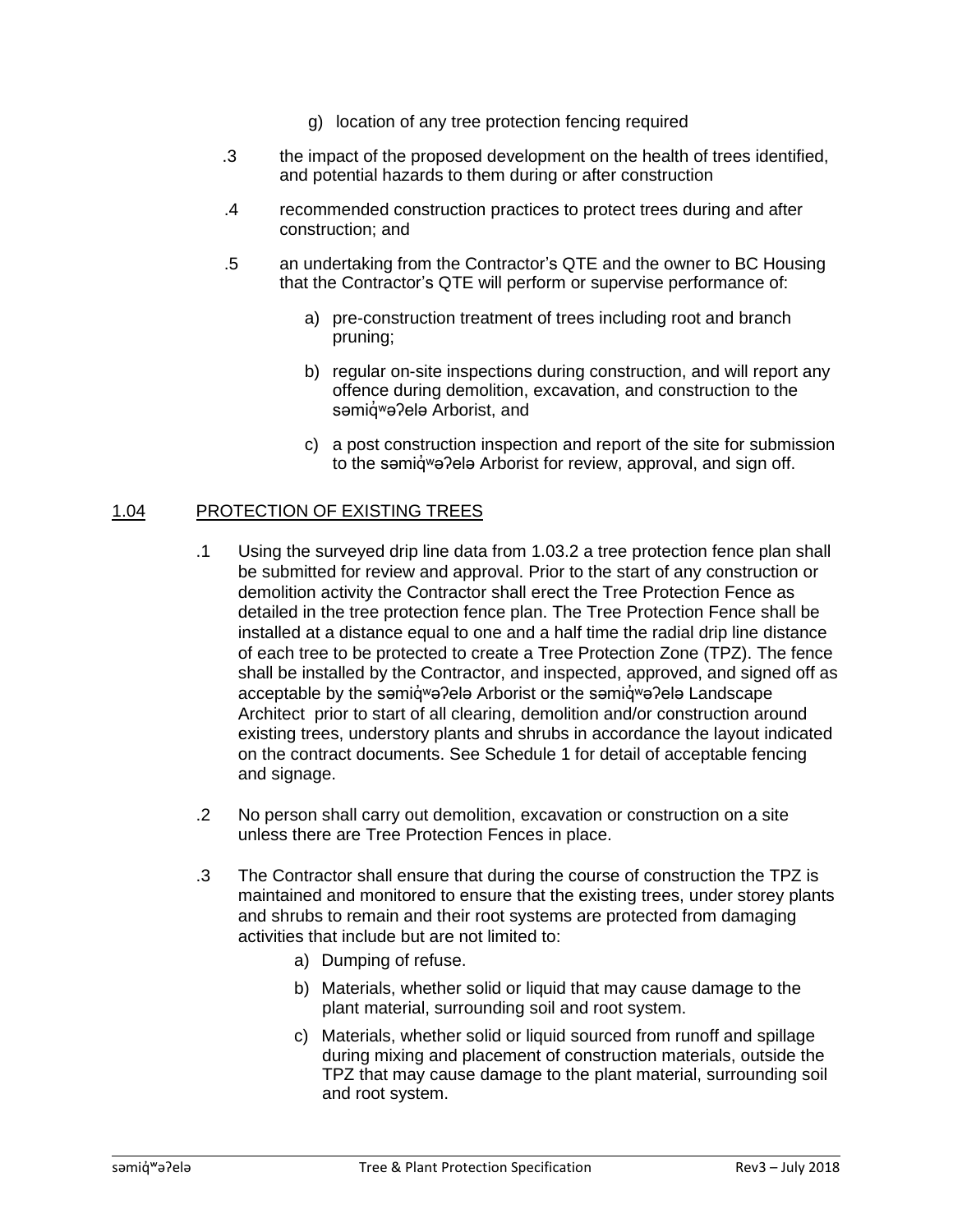- d) Water ponding adjacent to or within the tree protection zone that may cause damage to the plant material.
- e) Flooding, erosion, excessive wetting and drying resulting from dewatering and other operations.
- f) Vehicular and foot traffic within the tree protection zone including casual seating or equipment and material storage.
- g) Fires adjacent to or within the tree protection zone.
- h) Cutting, breaking and skinning of roots and branches, as well as skinning and bruising of bark.
- .4 Damage to trees and shrubs during construction shall be reported immediately to the Contractor's QTE for assessment and direction with regard to repair, remediation or replacement by the Contractor at no cost to BC Housing. All damage incidents shall be reported to the səmiq̓ ʷəʔelə Arborist as a matter of record, and any replacement plans shall be submitted for review and approval first of all.
- .5 Contractors shall care for the retention tree within the TPZ, during the demolition, excavation, and construction process, including:
	- a) sufficient watering, particularly if excavation has disturbed the tree root system;
	- b) attend to proper root pruning and care for the remaining root system;
	- c) minimizing root damage, soil erosion and tree disturbance;
	- d) use of backfill to ensure that none of the roots remain exposed;
	- e) tunnel rather than trench when installing underground utilities and drainage lines; and
	- f) maintain protection barrier, repair any damage to it, and not alter or remove it until construction is complete.
- .6 The Contractor shall notify the səmiqv value Arborist or the səmiqv value Landscape Architect in writing seven (7) days prior to the removal of any Tree Protection Fence. Conditions for removal of the Tree Protection Fence shall include but are not limited to:
	- a) Contractor has provided the required seven (7) day written notice.
	- b) Construction activities have been completed and the samig wapela Arborist or the samig<sup>w</sup>a?ela Landscape Architect has confirmed in writing that the site and all associated works have been completed to the point where the damaging activities outlined in 1.04.2 will not occur.
	- c) The Contractor's QTE has reviewed the condition of the protected plant material and is satisfied that the plants are in acceptable condition and/or that the remedial work has been completed by the Contractor in accordance with direction from the Contractor's QTE.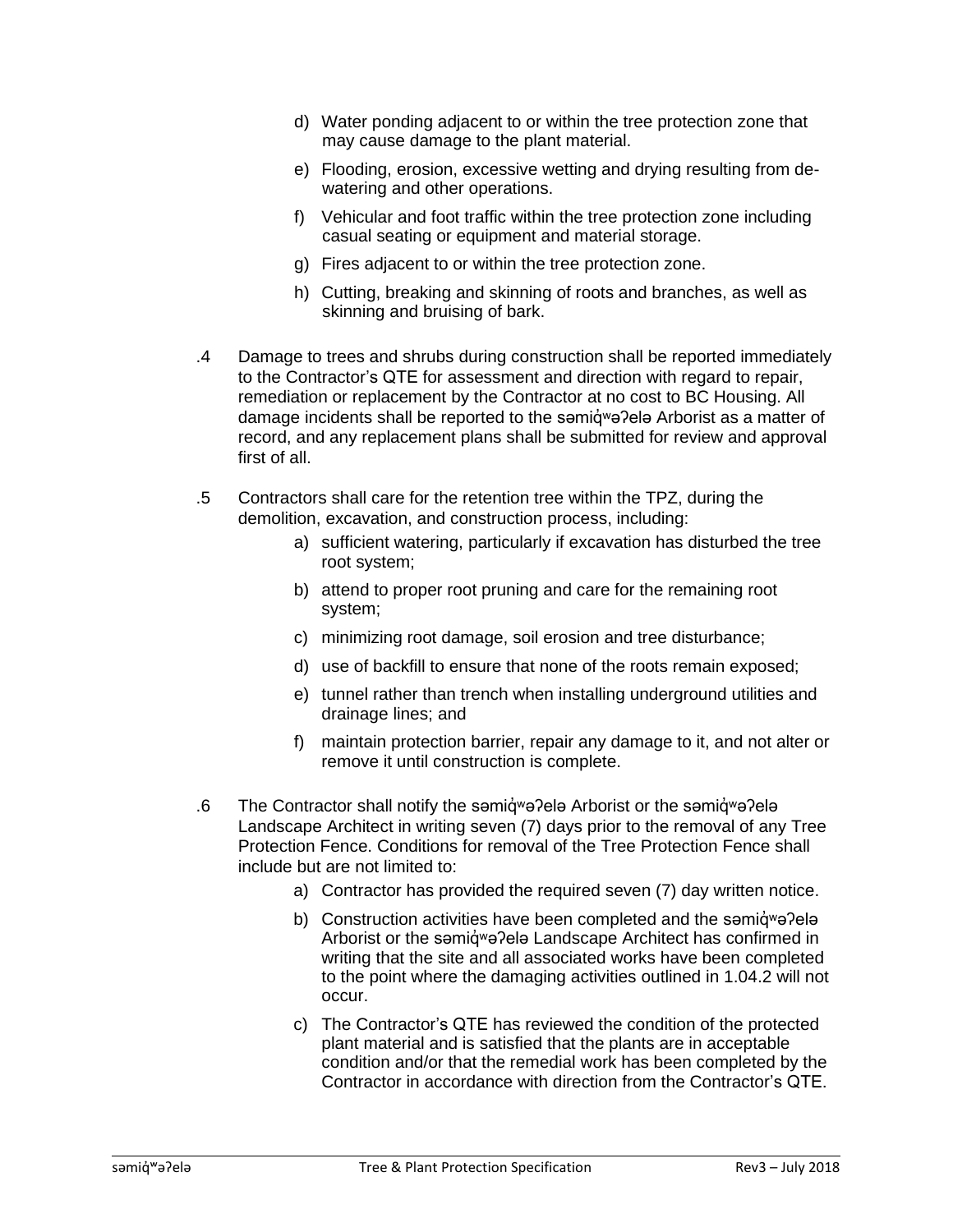# 1.06 PRUNING OF ROOTS

- .1 All pruning operations shall carried out or under the direction of an I.S.A. Certified Arborist using clean sharp pruning tools.
- .2 Do not break, chop and mutilate roots or branches during pruning operations.

### 1.07 EXCAVATION AROUND TREES AND SHRUBS

- .1 Excavation within the TPZ shall not be permitted unless previously approved by the samid<sup>w</sup>a?ela arborist as an exemption to the tree protection zone requirements of one and half times the radial drip line distance.
- .2 All such exemptions shall be requested at least ten working days in advance of the planned works, and shall be submitted in writing to the semid<sup>w</sup>e?ele arborist showing plans of the TPZ, dimensions and location of the variance being requested, a rationale as to why the variance is being requested, and any mitigation work suggested by the Contractor's QTE.
- .2 Excavation for New Construction within TPZ:
	- .1 Hand excavate to minimize damage to root systems.
	- .2 Use narrow tine spading forks to probe and comb soil to expose roots.
	- .3 Relocate roots into backfill areas whenever possible. If large, main lateral roots are encountered, expose beyond excavation limits as required to bend and relocate without breaking.
- .4 Utility trenching Within the TPZ:
	- .1 No utility tunneling within the TPZ shall be allowed unless reviewed and approved in writing by the samidwa?ela arborist.
	- .2 Tunnel under and around roots by hand digging will be permitted.
	- .3 Main lateral roots may not be cut.
	- .4 Cutting of smaller roots that interfere with installation of new work shall be done with clean, sharp pruning tools.
- .5 Roots encountered immediately adjacent to the location of new construction that are not readily maneuvered to beyond the excavation area shall be cut 150mm (6") back from new construction.
- .6 Protection of exposed roots: Do not allow exposed roots to dry out prior to placement of permanent cover. Provide one of the following temporary remedial measures:
	- .1 Provide temporary cover with soil.
	- .2 Pack with four (4) layers of wet, untreated burlap.
- .7 Temporarily support and protect exposed roots from damage until permanently relocated and covered with backfill. Water puddle backfill around roots to eliminate voids and air pockets.
- .8 When suggested by the Contractor's QTE, and with written approval of the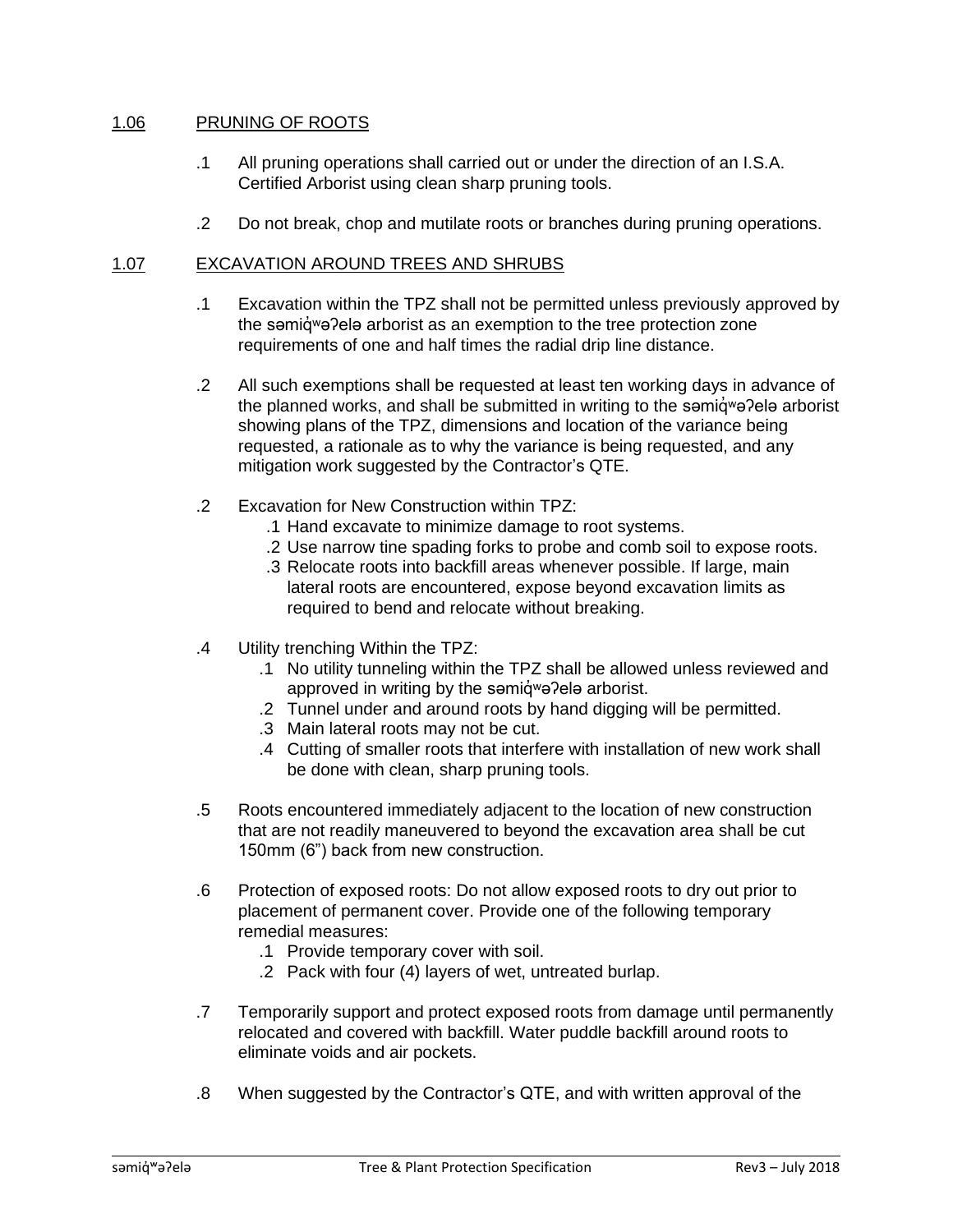səmig<sup>w</sup>ə?elə Arborist, above ground pruning operations may include the removal of limbs to restore natural shape or reduce the area of the crown of the tree(s) or shrub(s). No crown pruning shall be undertaken without the consent of the samiqva?ela Arborist.

- .10 Trees and shrubs to remain are to be thoroughly watered as required to maintain a healthy condition throughout the construction period. Contractor to document all watering operations and submit to BC Housing one (1) copy of documentation at substantial performance.
- .11 When the Contractor undertakes site excavations or disturbs the soil, the Contractor shall comply with the requirements of the *Heritage Conservation Act* and *Kwikwetlem First Nation Heritage Policy* and regulations, policies, standards and applicable permits issued thereunder.

# 1.08 RAISING GRADE AROUND EXISTING TREES

.1 DO NOT RAISE GRADES within or adjacent to the TPZ unless authorized by the səmiqwə?elə Arborist or səmiqwə?elə Landscape Architect.

#### 1.09 LOWERING GRADE AROUND EXISTING TREES

- .1 DO NOT LOWER GRADES within or adjacent to the tree protection zone unless authorized by the səmiq<sup>w</sup>ə?elə Arborist or səmiqwa?elə Landscape Architect.
- .2 Lowering Grade:
	- .1 Carefully excavate by hand from limit of drip line of branch spread to proposed grade until the specified gradient has been achieved.
	- .2 Re bury or prune and remove roots as instructed by the Contractor's QTE.
	- .3 Construct a growing medium dike at periphery of branch spread to retain water. Dike to be constructed at each individual tree location unless instructed otherwise by Contractor's QTE.
- .3 Excavation Through Root Area shall follow the requirements laid out in section 1.07.

#### 1.10 SURPLUS MATERIAL

.1 Remove surplus material from site and dispose of at approved disposal area.